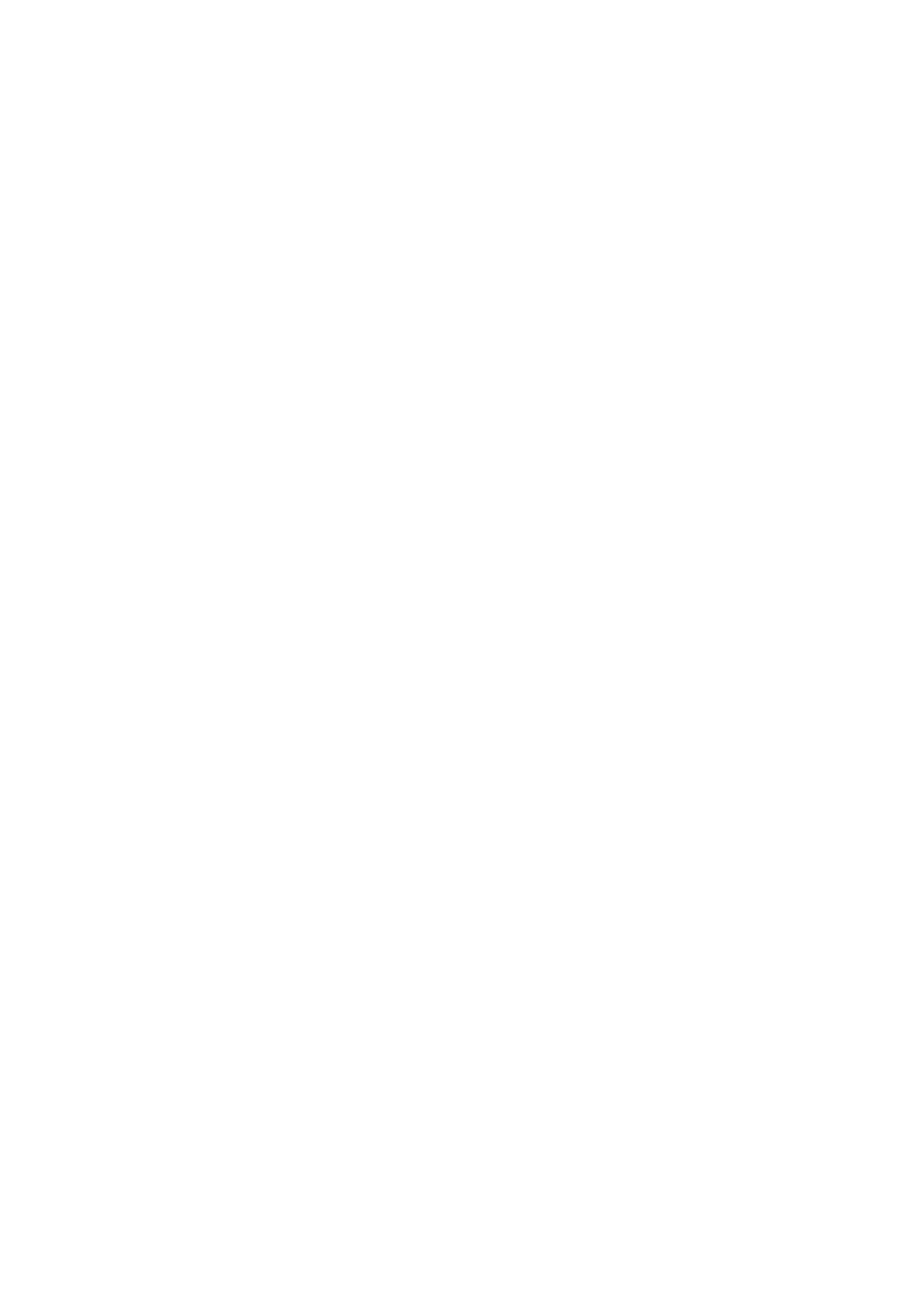#### **2.4 ACHIEVING COMPARABILITY AMONG EVALUATION APPROACHES**

The applied FAIRness evaluation tools all show a different number of maturity indicators, which are also differently distributed along the FAIR dimensions. In order to achieve comparability between the assessment approaches, we took a pragmatic approach and simply averaged the results over all maturity indicator tests per approach. We do so, because this approach is automatically applied for the two automatic assessment approaches (F-UJI and FMES). Where necessary, we normalised the results to yield a FAIR-score in the range between 0 and 1, indicating a low- or high-level of FAIRness, respectively.

We acknowledge the fact that this way of comparing the results of different FAIRness evaluation tools somewhat distorts the results, because the results per FAIR dimension are not equally weighted. However, we argue here that our study has the main focus of raising awareness for available FAIRness evaluation tools and highlighting the intricacies associated with applying them. In the end, the results of most tests compare well at the AIC-level (see next section).

### **3 RESULTS**

## **3.1 MEAN SCORES OF FAIR ASSESSMENTS**

We show the calculated scores obtained from the five FAIRness evaluation tools along with some general statistics in **[Table 4](#page-10-0)**. The calculated level of FAIRness strongly depends on the assessment method and the evaluated AIC. Overall, we obtain an ensemble mean FAIR score for the WDCC of 0.67, with individual results per applied FAIRness evaluation tool ranging from 0.5 to 0.88. The calculation of the mean FAIR score does not account for any weighting by data volume per AIC. Scores are mostly higher for the manual or hybrid approaches compared to the automated ones. This is mostly because the automatic FAIRness evaluation tools include checks on the actual data, which require the evaluated data to be openly accessible by the evaluation tool. Since almost all WDCC-archived data are open and free for use by anyone, but only accessible after authentication, the automatic tests requiring data access fail by design. The manual evaluation tools however allow for an evaluation of WDCC-archived datasets, as these can be accessed through *human intervention* (wording taken from [Bahim et al., 2020](#page-17-1)). Metadata must be prepared accordingly for automated tools, for example, in the JSON-LD, so that it can also be evaluated. We discuss further aspects behind the differences in FAIRness scores between the applied methods in Section 4.

At the AIC-level (column "∅ per project" in **[Table 4](#page-10-0)**), the spread around the ensemble mean is slightly smaller, ranging from 0.43 to 0.76. AICs with DOI obtain the highest FAIR scores, with an AIC associated with the project CMIP6\_RCM\_forcing\_MPI-ESM1-2, which has a DOI assigned and is comprised of data produced within the framework of the CMIP6 initiative [\(Eyring et al.,](#page-18-0)  [2016](#page-18-0)), scoring highest.

Consequently, AICs having no DOI assigned, such as MILLENIUM\_COSMOS, score lower. The lowest score is determined for one of the CliSAP AICs (CliSAP, no DOI and no data accessible). While that AIC does provide ample metadata on the corresponding WDCC landing pages (cf. Supplement for details to find the tested AICs), the data is not accessible because the status of the AIC was never set to 'completely archived' by WDCC staff. The lack of data accessibility can in this case only be pinpointed using the manual and hybrid approaches – the automatic ones fail to recognise this major shortcoming and therefore cannot be used to capture the actual data curation status. While such curation levels are rather the exception than the rule for the WDCC, we deliberately chose to include an AIC with no accessible data in our evaluation to analyse the entire spectrum of WDCC data curation levels and for checking whether the automated tools recognise this.

Summarising this part of our results, we find that all FAIRness evaluation tools can be used to reliably distinguish between various degrees of (meta)data curation of AICs preserved in the WDCC and that for the most part, AICs preserved in the WDCC satisfy the majority of the FAIR maturity indicators addressed by the applied evaluation approaches.

#### **3.2 AGREEMENT BETWEEN EVALUATION APPROACHES**

Our ensemble approach to FAIRness evaluation also offers the unique opportunity to analyse the consistency between the assessment approaches at the AIC-level. To illustrate this, we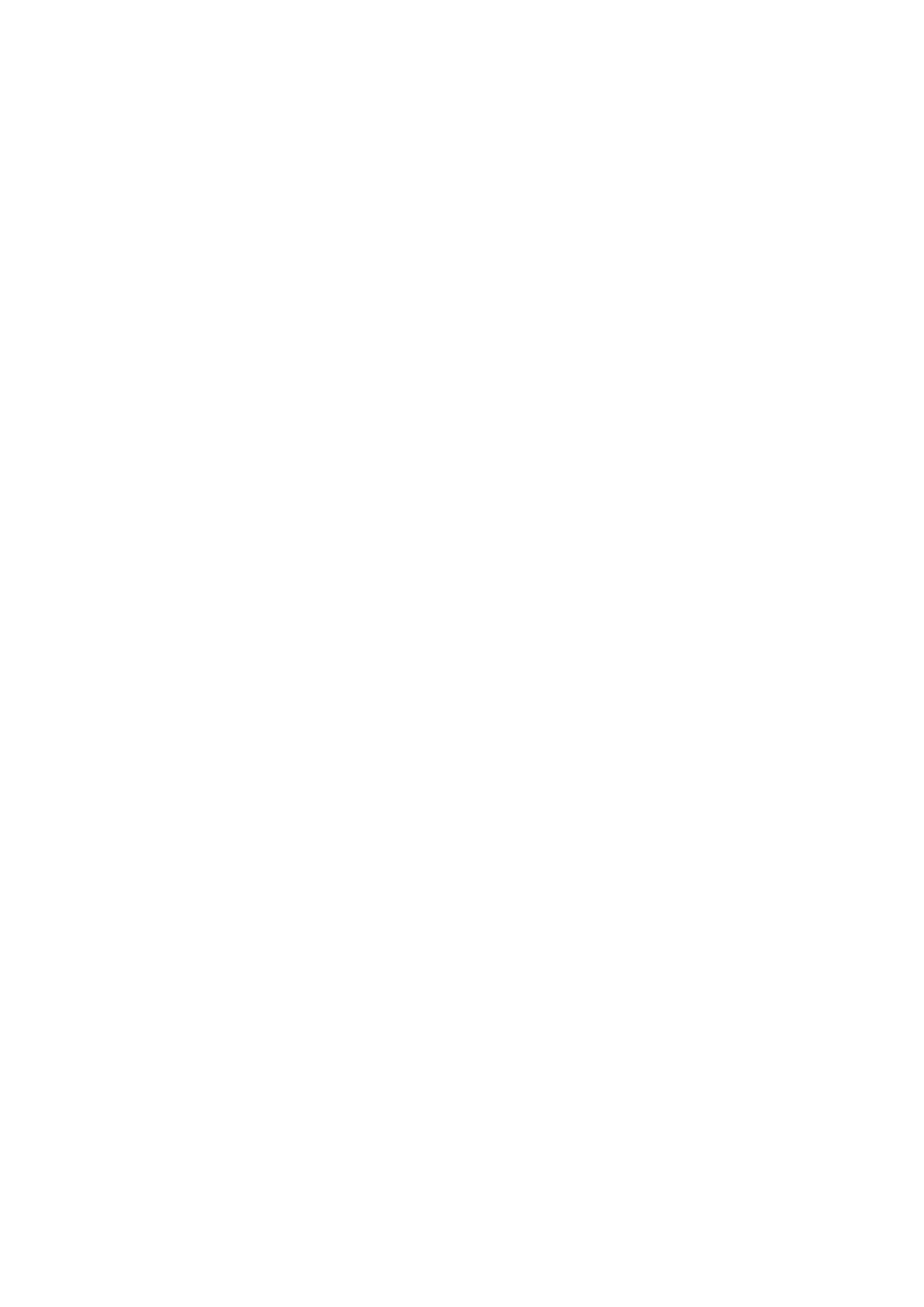automated test yield failed tests. While this result is fully explainable (FMES and F-UJI check for dataset URLs which are deliberately not included in the JSON-LDs for security reasons), it does reveal a central shortcoming of the automated evaluation approaches and highlights the intricacies of exactly matching the syntax of machine-actionable content required to pass automated tests.

- In cases when data are actually not available, the information on the availability status of the data is only provided on the landing page and not as part of the machine-readable metadata. Therefore, the automated approaches evaluate these AICs exactly as the other tested WDCC-entries (data is not accessible, test failed), resulting in too high FAIRness scores.
- Contextual information is practically impossible to evaluate using automated approaches. As the main goal behind providing FAIR data is to foster their reuse, providing adequate references, documentation and provenance information is essential. The machinereadable qualifiers ('subjectOf') included in the JSON-LDs lead to associated publications or reports. Once such a reference is detected by an automated evaluation approach, the corresponding test is passed. However, the actual content of the linked reference cannot be checked – it could therefore be completely irrelevant in the context of the evaluated (meta)data. In the context of this study, the AIC HDCP2-OBS represents such a case.
- By virtue of their intended application, the automated evaluation approaches do not take any information provided on the human-readable landing pages into account. At the WDCC, these often contain ample information about the data, like dataset size and file format. These parameters are not included in the JSON-LD because schema.orgrequirements are vaguely defined.

All of the above points pose no problem to manual or hybrid tools. However, including the 'human factor' in the evaluation process may lead to inconsistencies. A further limitation of manual FAIRness evaluation tools is the obvious inability to check for machine-actionability. Since this is an essential component of FAIR data, checking just for the human-readable aspects of preserved (meta)data is just as impeding as only checking for the machineactionable aspects. Or put in other words, automated FAIRness evaluation tools check for the technical FAIRness – or reusability – whereas manual approaches (can) check for the contextual/scientific reusability.

A further point worth discussing is the comparability of the different test results. As outlined in Section 2.1, the five FAIRness evaluation tools do not cover the four FAIR dimensions in a comparable manner: FMES puts little focus on R (2 of 22), FAIRshake is dominated by R (5 of 9), F-UJI is dominated by F and R (together 17 of 24) and our own self-assessment following [Bahim et al. \(2020\)](#page-17-1) puts equal emphasis on all FAIR dimensions and is far more comprehensive than the other approaches (45 tests, compared to 20, 22, 9 and 24 for CFU, FMES, FAIRshake and F-UJI, respectively). Since there exist no recommendations regarding the importance of individual FAIR dimensions – apart from F, which is seen as the single most important principle of the FAIR spectrum to enable data reuse [\(Mons et al., 2017\)](#page-19-0) – and their weighting in an evaluation, we provide simple arithmetic means of the test results. Similar to the ensemble approach applied in simulation based climate science, where the ensemble mean over multiple models is usually a better representation of reality than the simulation of an individual model [\(Tebaldi & Knutti, 2007](#page-20-0)), we see an added-value in presenting the mean over all FAIRness evaluation tools as 'WDCC-FAIRness' (**[Table 4](#page-10-0)**) as compared to relying on just a single test. Of course, once FAIRness evaluation becomes standardised and an operational requirement for repositories and archives in order to be regarded as trusted in science, basing a certification on the results of an ensemble of tests is impractical. We therefore hope that the results we present here help the community converge towards standardised, broadly applicable and officially recommended FAIRness evaluation tools.

### **4.3 LESSONS LEARNED**

The process of applying five different FAIRness evaluation tools has helped us judge the WDCC preservation practice, critically reflect on our internal workflow, indicate avenues for improving the FAIRness of our (meta)data holdings and develop a sound understanding for domainspecific FAIRness in climate science.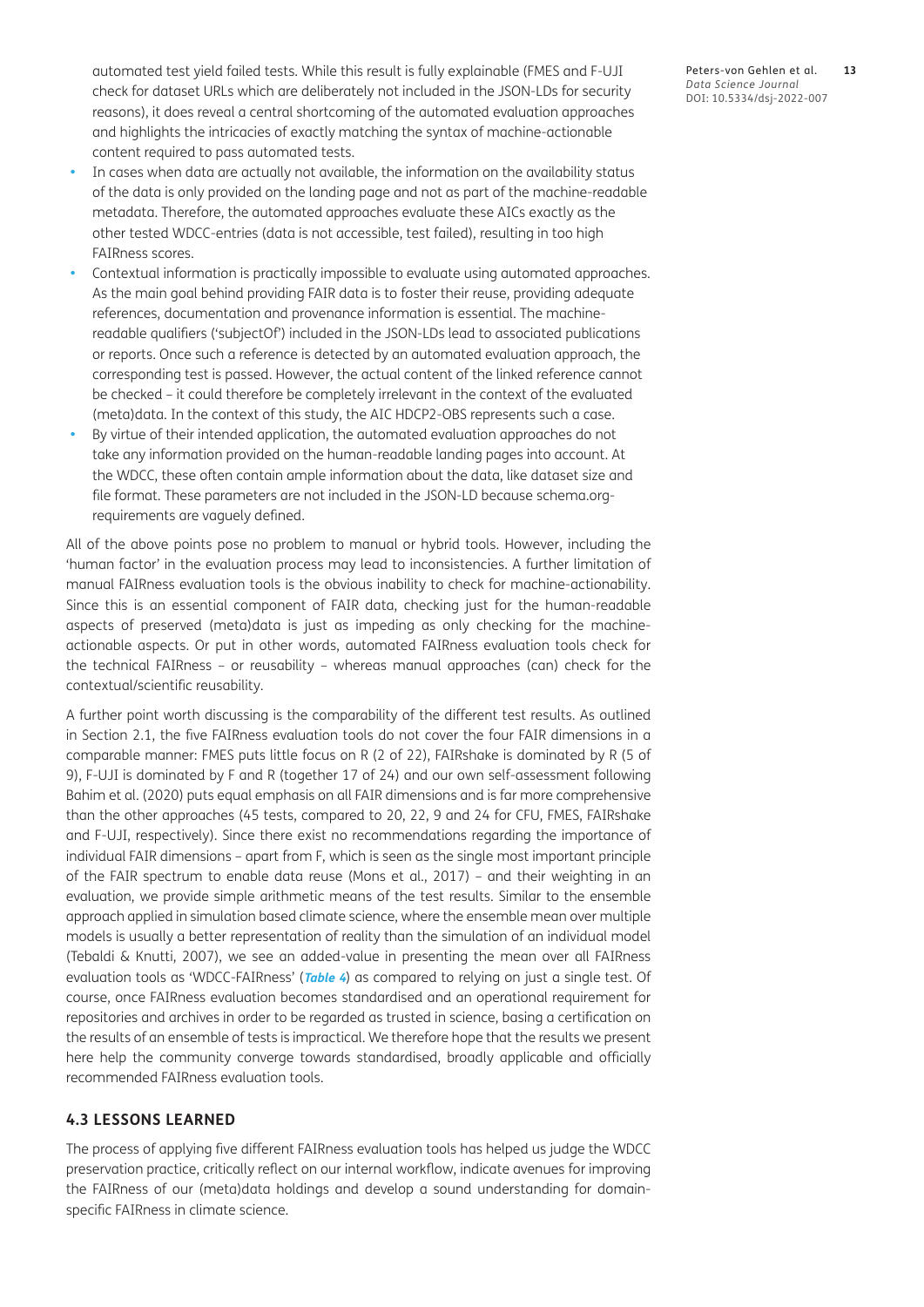- Machine actionability of archived data need not be the priority for data collections in the climate sciences. The size of datasets archived at WDCC is often  $\mathcal{O}(10^2)$ TB and more. It is simply not practical to include URLs pointing to the actual datasets in the machine readable metadata, as this may incur both security and bandwidth issues. The WDCC is currently implementing a PID-system at the dataset level to increase Findability.
- Some of the automated tests could have been passed, if the information given in the machine-actionable metadata would have been as comprehensive as that supplied on the landing pages of archived datasets. One example would be the specification of the file format. At the moment, we do not provide this information in the JSON-LD, because in some cases, the actual file format is NetCDF, a standard open file format of the climate science community, but the files are packed as .zip or .tar archives for download. Note however, that these issues are rather minor and do not reduce the FAIRness of WDCC data holdings per se – including them would merely increase the FAIR score of the automated evaluation approaches.
- Archiving of climate science related data in data collections characterised by a strict top-down hierarchy which do not have PIDs assigned to every data file is a main characteristic of the discipline-specific standard procedure to make these data available to the community. Evaluating a collection in its entity is essential to fully characterise its FAIRness.
- Reaching out to the developers of the evaluation tools was essential to apply the tools correctly, comprehend the test results and even discover bugs in the tools' source code. Close communication and collaboration between the tool developers and those wishing to apply them cannot be overrated and we wish to contribute further to their development and testing in the future.
- In the process of defining the sample of AICs to be tested, we discovered several ones in which the data is not available due to shortcomings in the WDCC archival workflow. We are at the moment sieving through the WDCC data holdings to find and amend these AICs and make the data associated with them available to the community.
- Applying the manual evaluation approaches is far less straight forward compared to the automated ones. Even if domain and repository experts perform the evaluation, the results may differ because subjectivity cannot be ruled out. One example would be a maturity indicator demanding the provision of dataset and provenance documentation. While supplying links to a third-party online database containing this information would suffice for one evaluator, this might not be the case for another one. Therefore, evaluation results obtained by one evaluator should always be reviewed. In this context, the list of FAIR maturity indicators compiled by [Bahim et al. \(2020\)](#page-17-1) helps to reduce the risk of unconscious bias because it provides very specific guidance for testing.
- For some AICs, documentation is provided in terms of README files or reports which are archived along with the data. However, these files are hard to find if a user is not familiar with the WDCC and does not know where to look. WDCC-efforts to improve the user experience in this regard are underway by providing more clear access to associated documents and by working towards a community-acceptance of the EASYDAB (EArth SYstem DAta Branding, [Ganske et al., 2021](#page-18-0)) concept which allows users to clearly identify high-quality archived datasets.

# **4.4 RECOMMENDATIONS FOR FUTURE FAIRNESS EVALUATION TOOLS**

In the course of our analysis, it became apparent that none of the five applied FAIRness evaluation approaches was entirely fit-for-purpose to evaluate the WDCC data-holdings (cf. Section 4.2 and 4.3), but all of them have their individual strengths on which to build future FAIRness evaluation tools. We provide an overview table summarising our experiences from applying the five different FAIRNess evaluation approaches in **[Table 6](#page-14-0)**.

For future FAIRness evaluation tools, we recommend the development of capable hybrid approaches to capture both the technical and contextual reusability of preserved research data.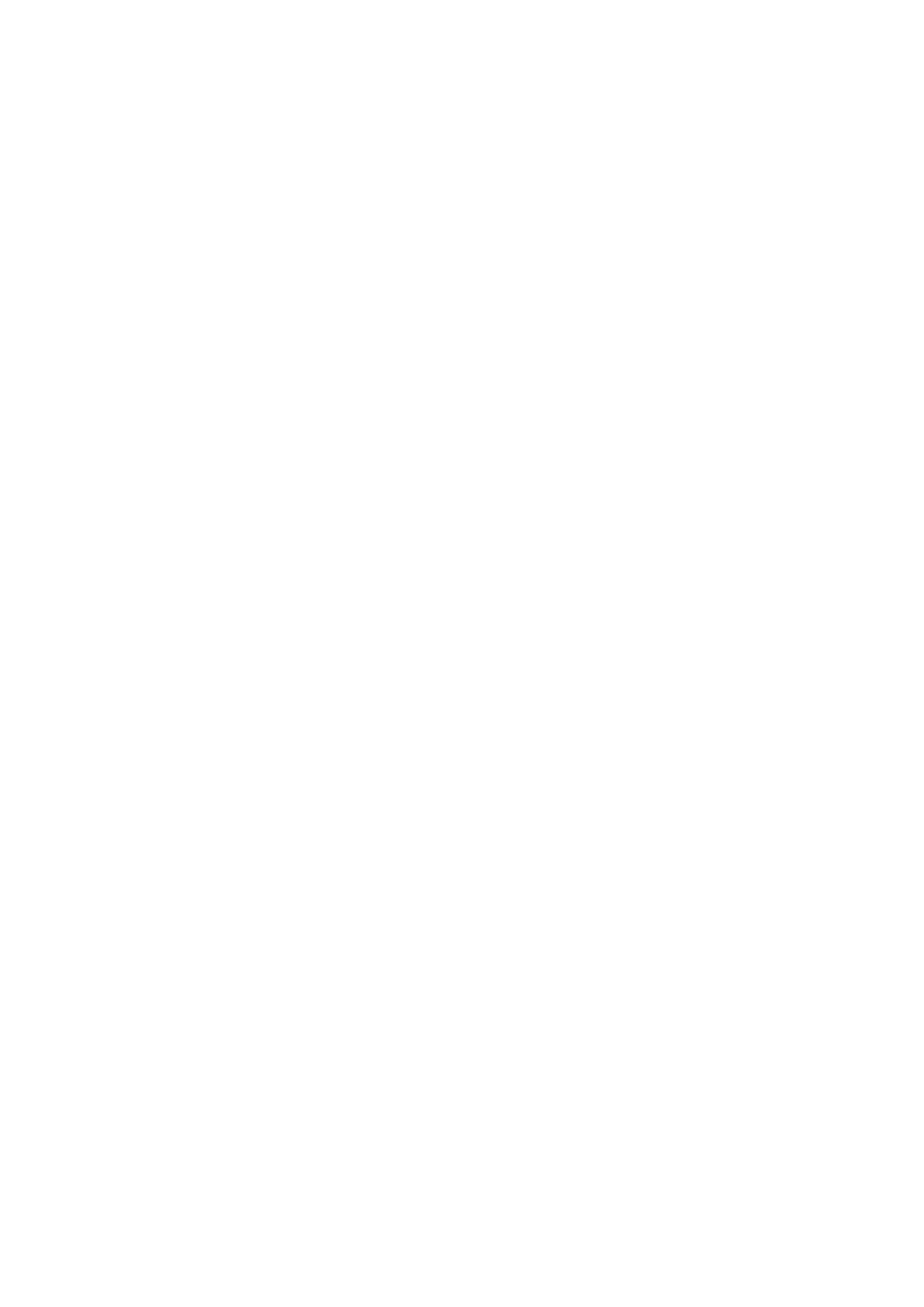- <span id="page-18-0"></span>**Coen, G, Steinhoff, W, Tykhonov, V, Bernal, I, Aguilar, F, Azevedo, A, Bernardo, S** and **EOSC-SYNERGY.** 2020. EOSC-SYNERGY. EU DELIVERABLE: D3.3 Intermediate report on technical framework for FAIR principles implementation. DOI: *<https://doi.org/10.20350/digitalCSIC/12608>*
- **David, R, Mabile, L, Yahia, M, Cambon-Thomsen, A, Archambeau, A-S, Bezuidenhout, L, Bekaert, S, Bertier, G, Bravo, E, Carpenter, J, Cohen-Nabeiro, A, Delavaud, A, De Rosa, M, Dollé, L, Grattarola, F, Murphy, F, Pamerlon, S, Specht, A, Tassé, A-M, Thomsen, M** and **Zilioli, M.** 2018. Comment opérationnaliser et évaluer la prise en compte du concept "FAIR" dans le partage des données: vers une grille simplifiée d'évaluation du respect des critères FAIR. DOI: *<https://doi.org/10.5281/zenodo.1995646>*
- **Devaraju, A** and **Huber, R.** 2020. F-UJI An Automated FAIR Data Assessment Tool. DOI: *[https://doi.](https://doi.org/10.5281/zenodo.4063720) [org/10.5281/zenodo.4063720](https://doi.org/10.5281/zenodo.4063720)*
- **Devaraju, A, Huber, R, Mokrane, M, Herterich, P, Cepinskas, L, de Vries, J, L'Hours, H, Davidson, J** and **White, A.** 2020. FAIRsFAIR Data Object Assessment Metrics. DOI: *<https://doi.org/10.5281/zenodo.4081213>*
- **Devaraju, A, Mokrane, M, Cepinskas, L, Huber, R, Herterich, P, de Vries, J, Akerman, V, L'Hours, H, Davidson, J** and **Diepenbroek, M.** 2021. From Conceptualization to Implementation: FAIR Assessment of Research Data Objects. *Data Sci. J,* 20: 4. DOI: *<https://doi.org/10.5334/dsj-2021-004>*
- **Dillo, I** and **de Leeuw, L.** 2018. CoreTrustSeal, Mitteilungen der Vereinigung Österreichischer Bibliothekarinnen & Bibliothekare, 71: 162–170. DOI: *<https://doi.org/10.31263/voebm.v71i1.1981>*
- **Dunn, R, Lief, C, Peng, G, Wright, W, Baddour, O, Donat, M, Dubuisson, B, Legeais, J-F, Siegmund, P, Silveira, R, Wang, XL** and **Ziese, M.** 2021. Stewardship maturity assessment tools for modernization of climate data management. *Data Sci. J*., 20: 7. DOI: *<https://doi.org/10.5334/dsj-2021-007>*
- **Eaton, B, Gregory, J, Drach, B, Taylor, K, Hankin, S, Caron, J, Signell, R, Bentley, P, Rappa, G, Höck, H, Pamment, A, Juckes, M, Raspaud, M, Horne, R, Whiteaker, T, Blodgett, D, Zender, C** and **Lee, D.** 2003. NetCDF Climate and Forecast (CF) metadata conventions. URL: *[http://cfconventions.org/Data/](http://cfconventions.org/Data/cf-conventions/cf-conventions-1.8/cf-conventions.pdf) [cf-conventions/cf-conventions-1.8/cf-conventions.pdf](http://cfconventions.org/Data/cf-conventions/cf-conventions-1.8/cf-conventions.pdf)*.
- **Evans, B, Druken, K, Wang, J, Yang, R, Richards, C** and **Wyborn, L.** 2017. A Data Quality Strategy to Enable FAIR, Programmatic Access across Large, Diverse Data Collections for High Performance Data Analysis. *Informatics,* 4: 45. DOI: *<https://doi.org/10.3390/informatics4040045>*
- **Eyring, V, Bony, S, Meehl, GA, Senior, CA, Stevens, B, Stouffer, RJ** and **Taylor, KE.** 2016. Overview of the Coupled Model Intercomparison Project Phase 6 (CMIP6) experimental design and organization. *Geosci. Model Dev*., 9: 1937–1958. DOI: *<https://doi.org/10.5194/gmd-9-1937-2016>*
- **Fankhauser, E, de Vries, J, Westzaan, N** and **Åkerman, V.** 2019. SATFYD: Self-Assessment Tool to Improve the FAIRness of Your Dataset. *<https://satifyd.dans.knaw.nl>* accessed: 2022-02-01.
- **Ganske, A, Heydebreck, D, Höck, H, Kraft, A, Quaas, J** and **Kaiser, A.** 2020. A short guide to increase FAIRness of atmospheric model data. *Meteorol. Z,* 29: 483–491. DOI: *<https://doi.org/10.1127/metz/2020/1042>*
- **Ganske, A, Kraft, A, Kaiser, A, Heydebreck, D, Lammert, A, Höck, H, Thiemann, H, Voss, V, Grawe, D, Leitl, B, Schlünzen, KH, Kretzschmar, J** and **Quaas, J.** 2021. ATMODAT Standard (v3.0). World Data Center for Climate (WDCC) at DKRZ. DOI: *[https://doi.org/10.35095/WDCC/atmodat\\_standard\\_en\\_v3\\_0](https://doi.org/10.35095/WDCC/atmodat_standard_en_v3_0)*
- **Genova, F, Aronsen, JM, Beyan, O, Harrower, N, Holl, A, Hooft, RW, Principe, P, Slavec, A** and **Jones, S.** 2021. Recommendations on FAIR metrics for EOSC. Publications Office of the European Union. DOI: *<https://doi.org/10.2777/70791>*
- **Giorgi, F, Jones, C** and **Asrar, GR.** 2009. Addressing climate information needs at the regional level: The CORDEX framework. *World Meteorological Organization (WMO) Bulletin*, 58: 175.
- **Heinzeller, D, Dieng, D, Smiatek, G, Olusegun, C, Klein, C, Hamann, I** and **Kunstmann, H.** 2017. WASCAL WRF60km with MPI-ESM MR r1i1p1 forcing from the CMIP5 historical experiment. World Data Center for Climate (WDCC) at DKRZ. DOI: *[https://doi.org/10.1594/WDCC/WRF60\\_MPIESM\\_HIST](https://doi.org/10.1594/WDCC/WRF60_MPIESM_HIST)*
- **Höck, H, Toussaint, F** and **Thiemann, H.** 2020. Fitness for Use of Data Objects Described with Quality Maturity Matrix at Different Phases of Data Production. *Data Sci. J.,* 19: 45. DOI: *[https://doi.](https://doi.org/10.5334/dsj-2020-045) [org/10.5334/dsj-2020-045](https://doi.org/10.5334/dsj-2020-045)*
- **Jacobsen, A, de Miranda Azevedo, R, Juty, NS, Batista, D, Coles, SJ, Cornet, R, Courtot, M, Crosas, M, Dumontier, M, Evelo, CTA, Goble, CA, Guizzardi, G, Hansen, KK, Hasnain, A, Hettne, KM, Heringa, J, Hooft, RWW, Imming, M, Jeffery, KG, Kaliyaperumal, R, Kersloot, MG, Kirkpatrick, CR, Kuhn, T, Labastida, I, Magagna, B, McQuilton, P, Meyers, N, Montesanti, A, van Reisen, M, Rocca-Serra, P, Pergl, R, Sansone, S-A, da Silva Santos, LOB, Schneider, J, Strawn, GO, Thompson, M, Waagmeester, A, Weigel, T, Wilkinson, MD, Willighagen, EL, Wittenburg, P, Roos, M, Mons, B**  and **Schultes, E.** 2020. FAIR principles: Interpretations and implementation considerations. *Data Intelligence,* 2: 10–29. DOI: *[https://doi.org/10.1162/dint\\_r\\_00024](https://doi.org/10.1162/dint_r_00024)*
- **Jungclaus, J** and **Esch, M.** 2009. mil0021: MPI-M Earth System Modelling Framework: Millennium full forcing experiment using solar forcing of Bard. World Data Center for Climate (WDCC) at DKRZ. URL *<http://cera-www.dkrz.de/WDCC/ui/Compact.jsp?acronym=mil0021>*.
- **Klepp, C, Michel, S, Protat, A, Burdanowitz, J, Albern, N, Louf, V, Bakan, S, Dahl, A** and **Thiele, T.** 2017. Ocean Rainfall And Ice-phase precipitation measurement Network – OceanRAIN-W. World Data Center for Climate (WDCC) at DKRZ. DOI: *<https://doi.org/10.1594/WDCC/OceanRAIN-W>*
- **Kruk, J.** 2013. Good scientific practice and ethical principles in scientific research and higher education. *Central European Journal of Sport Sciences and Medicine,* 1: 25–29.

Peters-von Gehlen et al. **19** *Data Science Journal* DOI: 10.5334/dsj-2022-007